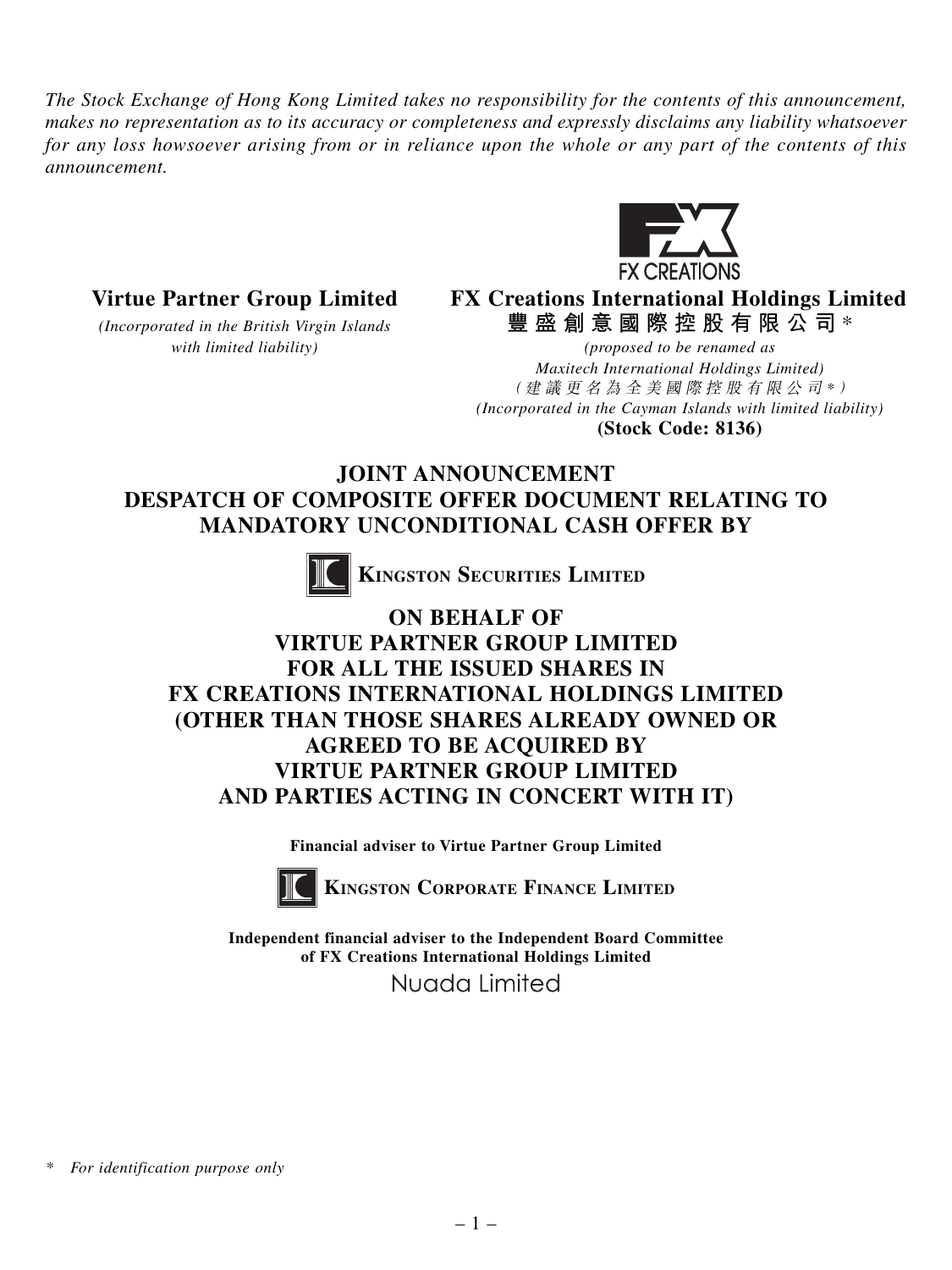### **DESPATCH OF COMPOSITE OFFER DOCUMENT**

The Composite Offer Document containing, amongst other things, (i) the information relating to the Group, Virtue Partner and the Offer; (ii) the letter from the Independent Board Committee containing its recommendation and advice to the Independent Shareholders in respect of the Offer; (iii) the letter from Nuada Limited, being the independent financial adviser to the Independent Board Committee, containing its advice to the Independent Board Committee in respect of the Offer; and (iv) the form of acceptance and transfer in respect of the Offer, has been despatched to the Shareholders on 2 March 2007 in accordance with the Takeovers Code.

The Offer has commenced on 2 March 2007 and will be closed on 23 March 2007 (the latest time for acceptance of the Offer will be 4:00 p.m. on 23 March 2007).

Independent Shareholders are encouraged to read the Composite Offer Document carefully, including the advice of Nuada, the independent financial adviser to the Independent Board Committee, and the recommendation and advice of the Independent Board Committee to the Independent Shareholders in respect of the Offer, before deciding whether or not to accept the Offer.

An expected timetable has been set out in this announcement.

Reference is made to the joint announcement dated 22 January 2007 (the "**Joint Announcement**") by Virtue Partner Group Limited ("**Virtue Partner**") and FX Creations International Holdings Limited (proposed to be renamed as Maxitech International Holdings Limited) (the "**Company**"), the circular of the Company dated 5 February 2007 (the "**Circular**") in relation to, among other things, the proposed acquisition of the Sale Shares and the proposed subscription of the Subscription Shares by Virtue Partner, and the joint announcement of Virtue Partner and the Company dated 27 February 2007 in relation to the completion of the Sale and Purchase Agreement and the Subscription Agreement. Unless otherwise defined, terms used herein shall have the same meaning as those defined in the Joint Announcement and the Circular.

#### **DESPATCH OF COMPOSITE OFFER DOCUMENT**

The composite offer document (the "**Composite Offer Document**") containing, amongst other things, (i) the information relating to the Group, Virtue Partner and the Offer; (ii) the letter from the Independent Board Committee containing its recommendation and advice to the Independent Shareholders in respect of the Offer; (iii) the letter from Nuada Limited ("**Nuada**"), being the independent financial adviser to the Independent Board Committee, containing its advice to the Independent Board Committee in respect of the Offer; and (iv) the form of acceptance and transfer in respect of the Offer, has been despatched to the Shareholders on 2 March 2007 in accordance with the Takeovers Code.

Independent Shareholders are encouraged to read the Composite Offer Document carefully, including the advice of Nuada, the independent financial adviser to the Independent Board Committee, and the recommendation and advice of the Independent Board Committee to the Independent Shareholders in respect of the Offer, before deciding whether or not to accept the Offer.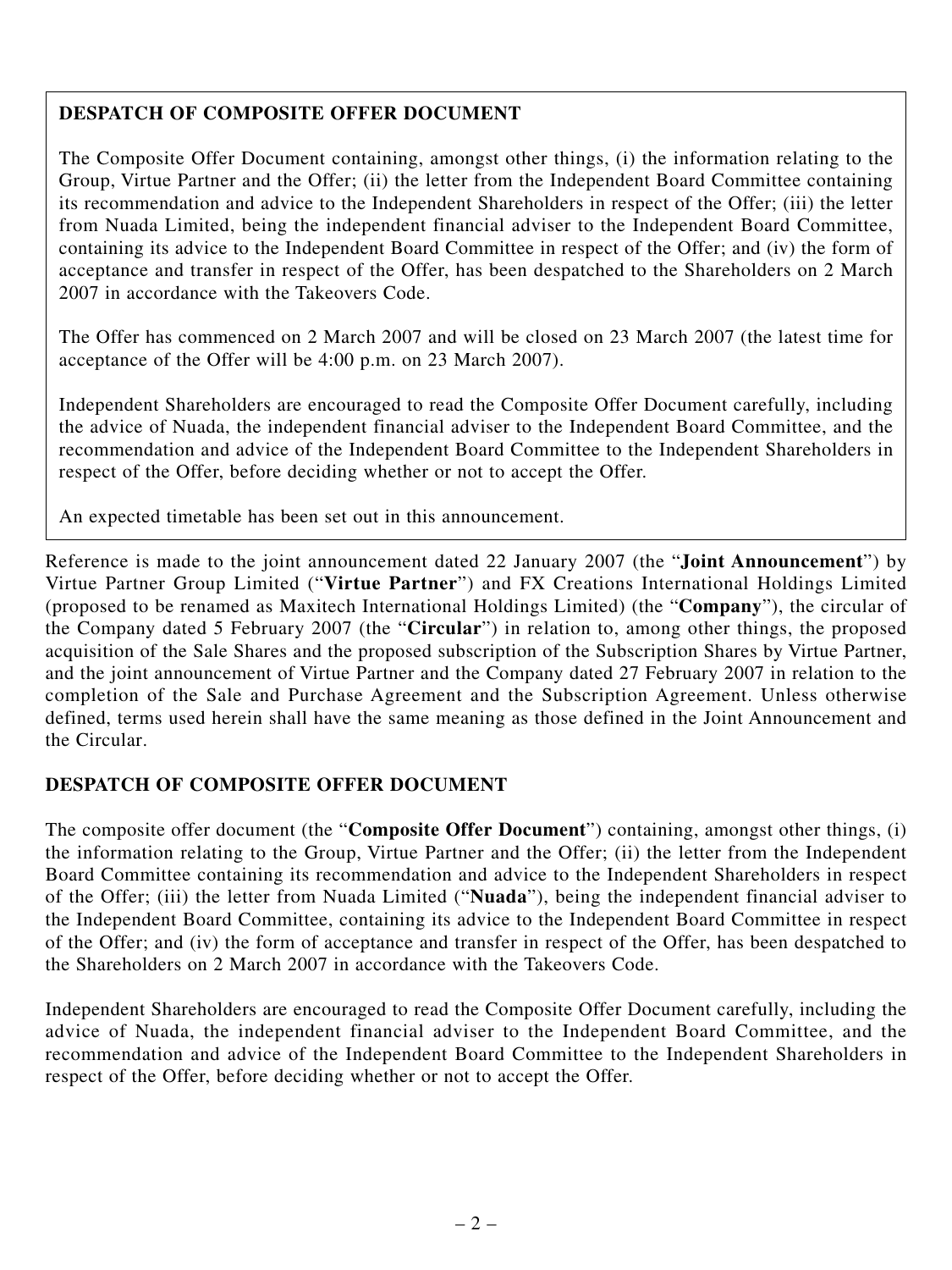#### **EXPECTED TIMETABLE**

The Company and Virtue Partner would like to remind the Shareholders of the following timetable in relation to the Offer:

*2007*

| Posting of announcement of the results of the Offer                                                           |
|---------------------------------------------------------------------------------------------------------------|
|                                                                                                               |
| Latest date for posting of remittances for the amounts due<br>under the Offer in respect of valid acceptances |

The latest time and date for acceptance of the Offer will be 4:00 p.m. on Friday, 23 March 2007 unless Virtue Partner revises or extends the Offer. An announcement of the results of the Offer will be made through the GEM website by 7:00 p.m. on the closing date of the Offer.

By order of the board of<br> **By order of the board of<br>
Virtue Partner Group Limited**<br> **FX Creations International Holdin FX Creations International Holdings Limited** Pong Wai San, Wilson Wong Wing Cheung, Peter *Sole Director Chairman*

Hong Kong, 2 March 2007

*As at the date of this announcement, the executive Directors are Mr. Wong Wing Cheung, Peter, Mr. Chan Man Yin and Mr. Chan Francis Ping Kuen. The independent non-executive Directors are Mr. Lee Kun Hung, Mr. Wong Hou Yan, Norman and Mr. Cheung Chi Hwa, Justin.*

*The sole director of Virtue Partner accepts full responsibility for the accuracy of the information contained in this announcement including Virtue Partner's intention regarding the Group (other than that in relation to the Group) and confirms, having made all reasonable enquiries, that to the best of his knowledge, opinions expressed in this announcement have been arrived at after due and careful consideration and there are no other facts not contained in this announcement the omission of which would make any statement in this announcement misleading.*